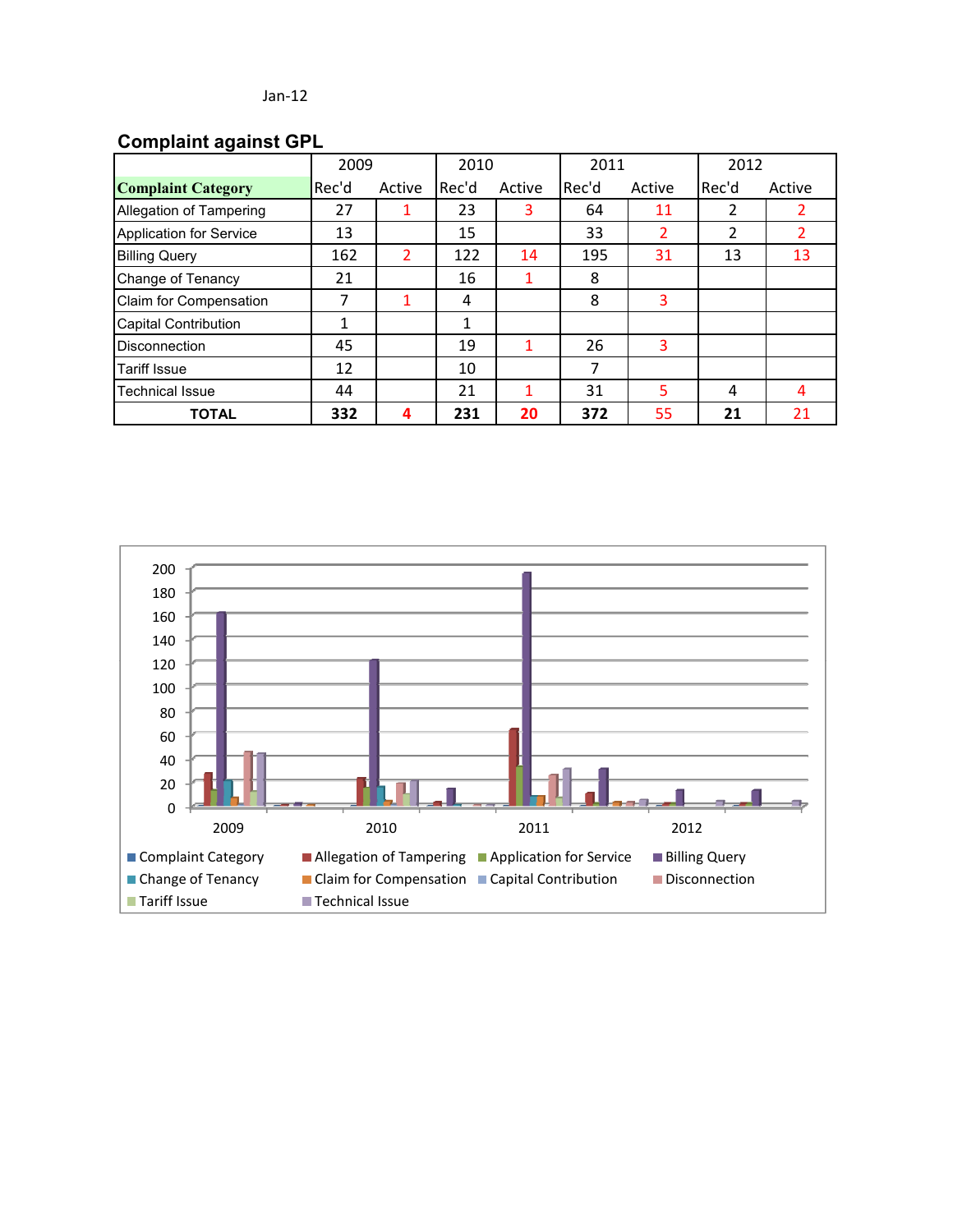# **Complaint against GWI**

|                         | 2009  |        | 2010  |        | 2011  |        | 2012  |        |
|-------------------------|-------|--------|-------|--------|-------|--------|-------|--------|
| Complaint Category      | Rec'd | Active | Rec'd | Active | Rec'd | Active | Rec'd | Active |
| Application for Service | 3     |        | 1     |        |       |        |       |        |
| <b>Billing Query</b>    | 130   |        | 48    |        | 49    | 11     | 3     | 3      |
| Change of Tenancy       |       |        | 1     |        |       |        |       |        |
| Compensation            |       |        | 1     |        |       |        |       |        |
| <b>Disconnection</b>    | 16    |        | 13    |        | 16    | 3      |       |        |
| <b>Tariff Issue</b>     | 10    |        | 2     |        |       |        |       |        |
| <b>Technical Issue</b>  | 25    |        | 26    |        | 10    |        |       |        |
| <b>Misc</b>             | 8     |        | 3     |        |       |        |       |        |
| <b>TOTAL</b>            | 192   |        | 95    | נר     | 84    | 17     | 4     |        |

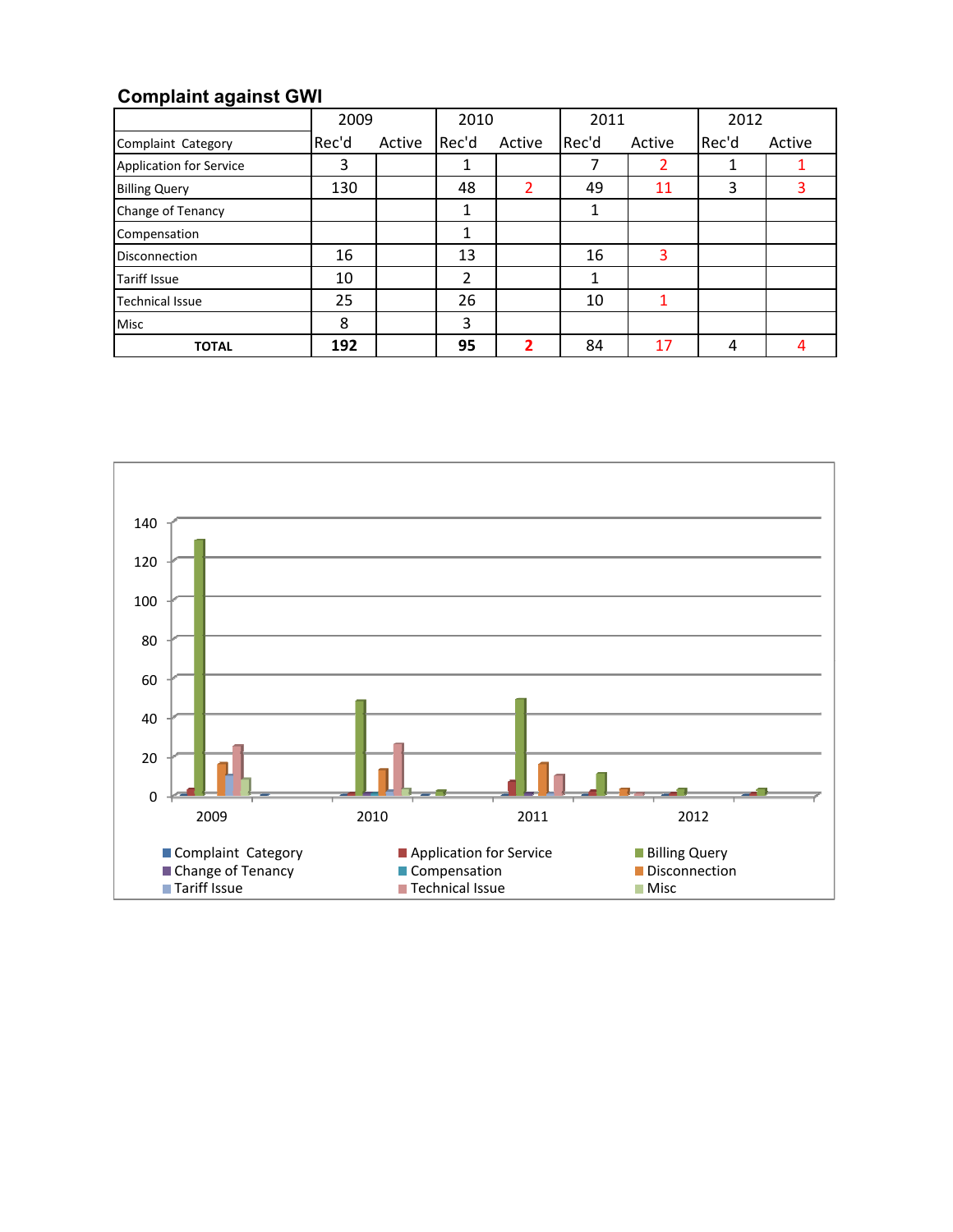# **Complaint against GTT**

|                            | 2009  |        | 2010  |        | 2011           |        | 2012  |        |
|----------------------------|-------|--------|-------|--------|----------------|--------|-------|--------|
| Complaint Category         | Rec'd | Active | Rec'd | Active | Rec'd          | Active | Rec'd | Active |
| Application for Service    | 15    |        | 9     |        | 6              |        |       |        |
| <b>Billing Query</b>       | 9     |        | 4     |        | $\mathfrak{p}$ |        |       |        |
| <b>Disconnection</b>       | 3     |        | 1     |        | 2              |        |       |        |
| <b>Tariff Issue</b>        |       |        |       |        |                |        |       |        |
| <b>Technical Issue</b>     | 35    |        | 28    |        | 33             | 2      | 2     |        |
| <b>Transfer of Service</b> | 4     |        | 1     |        | 3              |        | 1     |        |
| Compensation               |       |        |       |        |                |        |       |        |
| Misc                       | 8     |        | 4     |        |                |        |       |        |
| <b>TOTAL</b>               | 74    |        | 47    |        | 47             |        | 5     | 5      |



### **Complaint against Digicel**

|                        | 2009  |        | 2010  |        | 2011  |        | 2012  |        |
|------------------------|-------|--------|-------|--------|-------|--------|-------|--------|
| Complaint Category     | Rec'd | Active | Rec'd | Active | Rec'd | Active | Rec'd | Active |
| <b>Billing Query</b>   |       |        |       |        |       |        |       |        |
| <b>Technical Issue</b> |       |        |       |        |       |        |       |        |
| <b>Misc</b>            |       |        |       |        |       |        |       |        |
| <b>TOTAL</b>           |       |        |       |        |       |        |       |        |